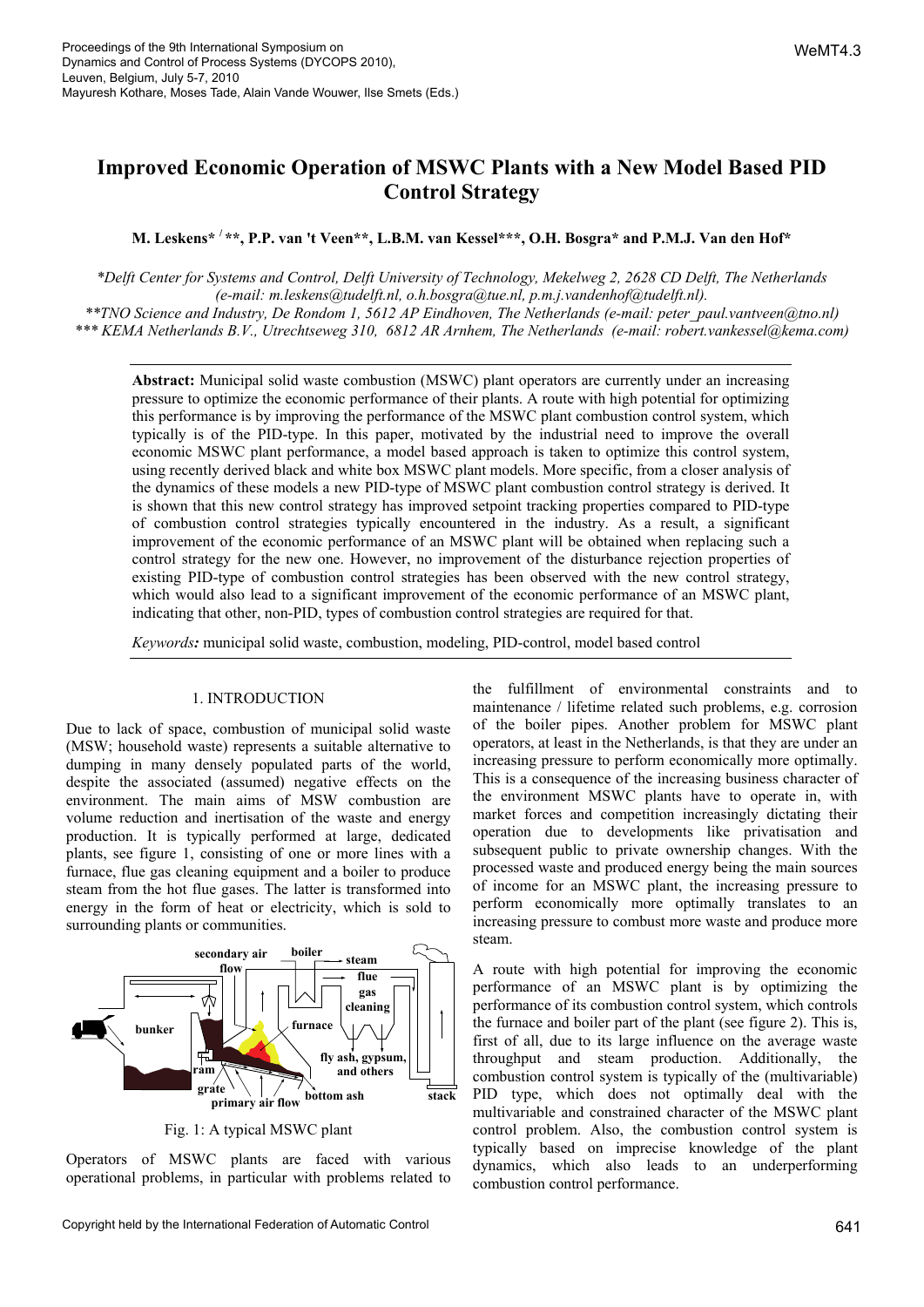Motivated by the industrial need to operate economically more optimally and by the high potential of establishing this through optimization of the conventional MSWC plant combustion systems, research has been carried out both by industry and academia to improve these systems. As a first candidate, fuzzy control has been considered. This control strategy, however, has not led yet to a significant improvement in combustion control performance (El Asri and Baxter, 2004). Another route that has been followed is that of model based control, in particular that of model *predictive*  control (MPC). See e.g. Leskens *et al.* (2008). This control strategy has the advantages of dealing systematically with the multivariable and constrained character of the MSWC plant combustion control problem and of employing a (more) precise description of the plant dynamics in the form of a model. Simulations on a first-principles model show that the MSWC plant combustion control performance can be considerably improved with MPC (Leskens *et al.*, 2008).

Even though the usage of MPC may lead to a considerable combustion control performance improvement, a valid question is whether the performance of the conventional, PID type of combustion controller can already significantly be improved without resorting to another, in particular advanced control strategy such as MPC*.* The main advantage of such an approach is the much easier and cheaper implementation. In particular by taking again a model based approach, i.e. by avoiding controller design on the basis of imprecise knowledge on the plant dynamics, a new improved MSWC plant combustion controller of the PID type may be obtained.

Motivated by (i) the industrial need to improve the overall economic performance of MSWC plants, (ii) the high potential of obtaining this improvement through improving their combustion control systems, and (iii) the advantage of PID type of such control systems being easier to implement than other type of such control systems, *the main aim set in this paper is to answer the question whether current, PIDtype of combustion controllers can already significantly be improved, i.e. without resorting to another controller type.* A model based approach is pursued, thereby overcoming a major disadvantage of currently employed combustion controllers that their design is based on imprecise knowledge of the plant dynamics. More specific, a new PID-type of combustion control system is proposed which is derived from a closer analysis of the MSWC plant dynamics as exhibited by recently derived black and white box models. By means of a simulation based comparison with an existing PID-type of combustion control system, the performance of the new control system is then assessed and conclusions are drawn on the main question addressed here.

The contents of this paper are as follows. After a brief description of MSWC and MSWC combustion control in section 2, the dynamics of MSWC plants, as exhibited by the mentioned black and white box models, are discussed in section 3. The new PID-type of combustion control system is then derived from these dynamics in section 4. The performance of this new control system is assessed in section 5. The main conclusions of this paper are given in section 6.

# 2. PROCESS AND CONTROLLER DESCRIPTION

After having been collected from households and transported to the combustion plant, MSW is stored in a large bunker, see figure 1, from which it is transported by cranes into a large chute. At the bottom of the chute the waste is pushed onto a moving grate by a ram. The waste is combusted while travelling on this grate, using  $O<sub>2</sub>$  from air flows that are fed through holes in the grate (primary air flow) and furnace side walls (secondary air flow) to the solid waste layer and gas phase above it. The resulting flue gas passes a boiler delivering heat which is transformed into steam and, subsequently, into energy in the form of heat and/or electricity. Having passed the boiler, the flue gas is cleaned from residues that are not allowed to enter the surroundings.

MSWC plants are equipped with two types of control systems: (i) a combustion controller and (ii) controllers related to the flue gas equipment. The interest here lies in the first type of these controllers. The combustion controller is typically of the PID-type with four manipulated variables (MVs), i.e. speed of ram, speed of grate, primary and secondary air flow, and two controlled variables (CVs), i.e. steam production and flue gas  $O_2$  concentration. See figure 2.



Fig. 2: A typical MSWC plant combustion controller

Main goals of this control system are (i) to maintain the two CVs at their setpoints and (ii) to suppress the fluctuations in steam and O2 induced by the heavily fluctuating waste composition. In this paper, improvements of the combustion controller performance are considered in both these setpoint tracking and disturbance rejection properties, each of which leads to a significant improvement of the overall economic MSWC plant performance. An important note with respect to the first of these properties is that combustion controllers encountered in the industry typically deliver offset free control of only one CV (typically steam).

## 3. MSWC PLANT DYNAMICS

## *3.1 Introduction*

The dynamics of MSWC plants, including their disturbance dynamics, is discussed here via step responses of steam and  $O<sub>2</sub>$  simulated, at a typical MSWC plant operating point, with recently derived black and white box models.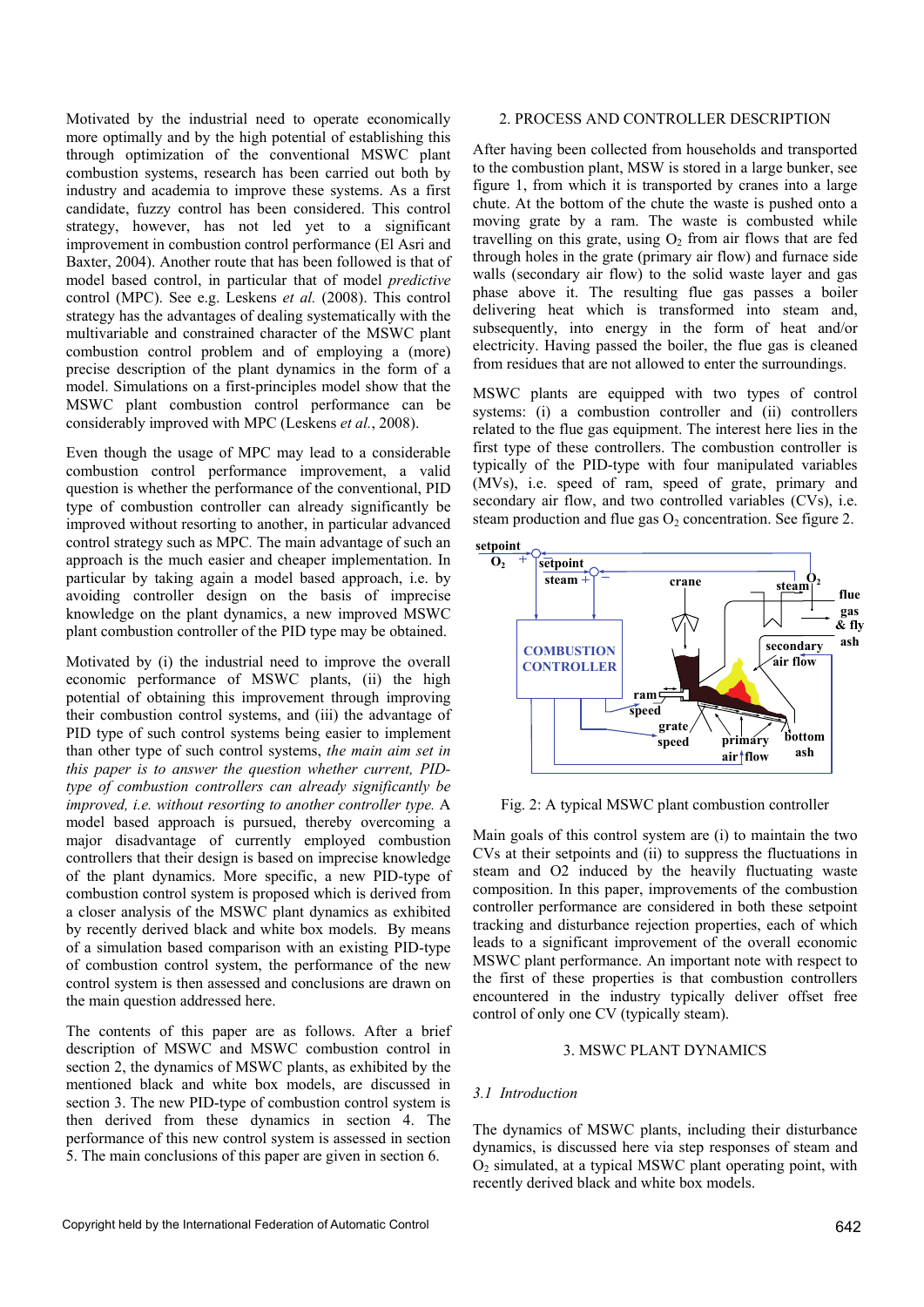#### *3.2 Plant dynamics*

For the discussion of the (non-disturbance) plant dynamics of MSWC plants, first of all, a (discrete-time linear, timeinvariant state space) black-box model is used (i.e. a model with no physical interpretation for its equations) that has been estimated from data from a large scale Dutch MSWC plant, experimentally obtained during normal closed-loop operation of this plant, using a dedicated closed-loop system identification method. Correlation functions indicated that this model is of good quality. Additionally, a first-principles model is used for the discussion of the MSWC plant dynamics that consists of macro mass and energy balances and which is a slightly adapted version of one presented in Van Kessel (2003). With the aim to validate this (continuoustime nonlinear time-invariant state space) model, its dynamics have been adapted to the mentioned black-box model through parameter estimation. A well agreement was obtained between black and white box model dynamics as can be observed below in figures 3–5. The step responses of both models are deliberately depicted here together in one and the same figure to provide evidence of the high quality of these models, which is reflected by the well agreement of these responses. An important note is that the dynamics at another operating point of the considered MSWC plant and at other such plants, as observed from other, similar black and white box modeling exercises as referred to here, were found to exhibit different time constants and static gains but were also found to be of the same global shape as to be shown here. As a consequence, the PID combustion control system proposed here, which structure is based on this global dynamic shape rather than the specific time constants and static gains, also can be used at other operating points and plants, though with different controller settings.

For further details about the black and white box model derivation, parameter estimation and validation steps referred to here, see Leskens *et al.* (2002). It is noted that, to the knowledge of the authors, an extensive discussion of the MSWC plant dynamics as given here has not been published before, although there have been references (e.g. Manca *et al.* (1998), Van Kessel (2003)) discussing part of these dynamics.

#### *Responses of steam and O<sub>2</sub> on step on ram speed*

See figure 3. It is observed from this figure that an increase in the ram speed (/waste inlet flow) results, at steady state, in an increase in steam and a decrease in  $O_2$ . This behavior is explained from the fact that an increase in ram speed is accompanied by an increase in combusting fuel (i.e. waste) on the grate, which results in a higher energy output (steam) but also in a higher  $O_2$  consumption. It can also be seen that steam and  $O_2$  reach their steady state in approx. 100 minutes, which is a typical (dominant) time constant for large scale MSWC plants. Also, before steam rises, it first approximately remains constant for about 10 minutes. Similarly,  $O_2$  remains approximately constant for several minutes before decreasing to its steady state value. In fact, these transfer functions are known to typically exhibit an inverse response (see e.g. Manca *et al.* (1998)) due to evaporation consuming energy before combustion takes over and causes an effectively positive energy production.



Fig. 3: Responses of steam and  $O_2$  to step on ram speed

The delays here can be interpreted as (almost) flat inverse responses with an explanation for this flatness being that the evaporation has only a small effect due to a relatively high primary air flow temperature. Note that the steam and  $O<sub>2</sub>$ responses are, more or less, mirrored versions of each other, with the time axis being the mirror axis.

#### *Grate speed step responses*

See figure 4. One can observe in both steam and  $O_2$  a temporary large effect but no change in steady-state value. An explanation for the latter is that a change in grate speed does not deliver new fuel or  $O<sub>2</sub>$  to the furnace. The temporary large effect can be attributed to a temporary increase in effective area over which the air reaches the combustible part of the waste. This causes a temporary increase in combusted waste and, as a result, a temporary increase in energy output and a temporary decrease in in  $O<sub>2</sub>$ .



Fig. 4: Responses of steam and  $O_2$  to step on grate speed

This effect is similar to the the so called 'poke'-effect, i.e. the effect observed when poking with a stick in the fire of the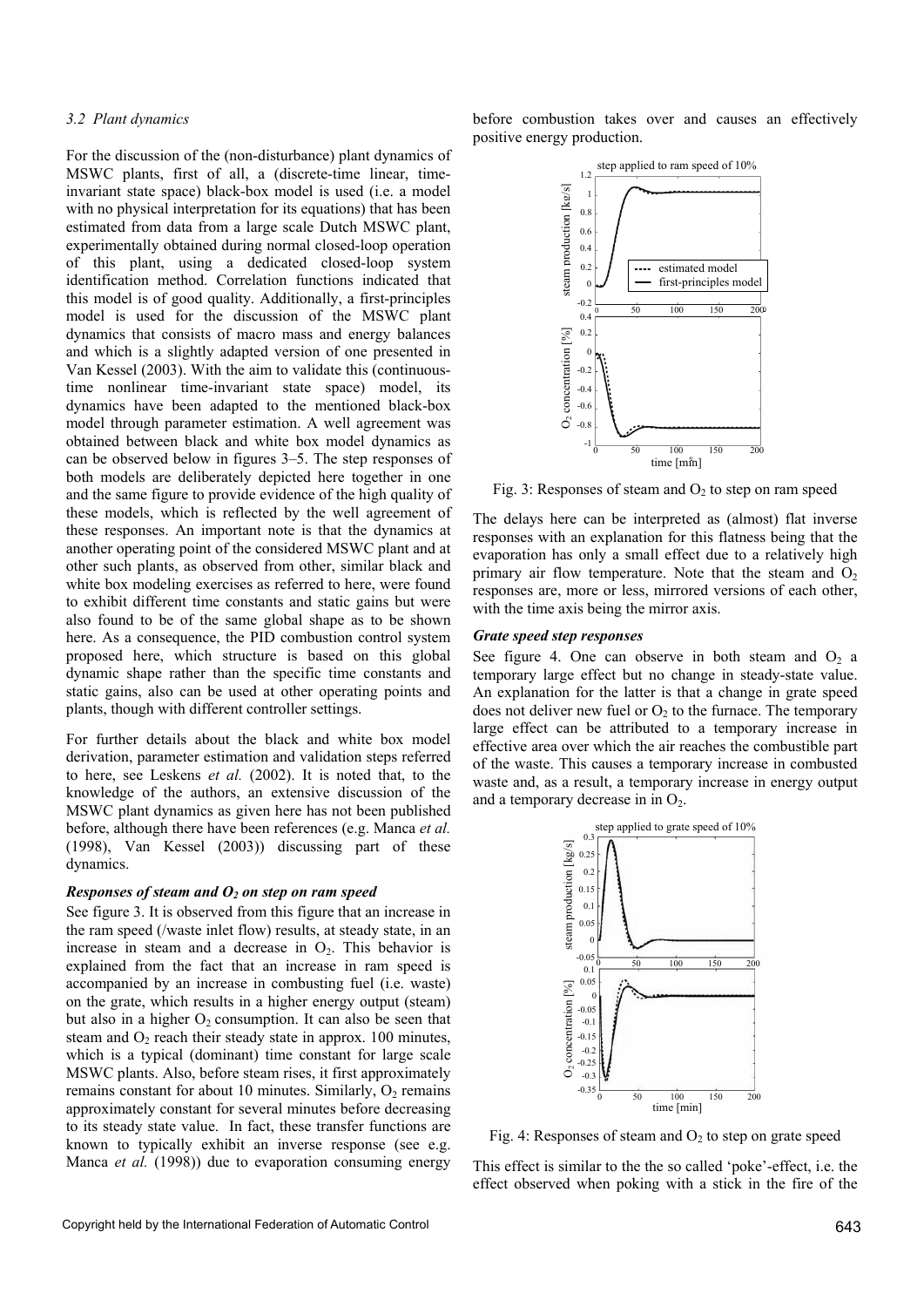stove back home. Note that, again, steam and  $O_2$  are, more or less, mirrored versions of each other with the time axis as the mirror axis.

# *Air flow step responses*

See figure 5 for the *primary* air flow step responses.



Fig. 5: Responses of steam and  $O_2$  to step on primary air flow

An eventual net increase in  $O<sub>2</sub>$  is observed, preceded by a sharp inverse response. The steam response exhibits a large upset similar to those encountered at the grate speed responses, before reaching a slightly positive steady state value. The positive sign of this value is the result of an increased heat flow to the boiler. This increased heat flow is due to an increase in flue gas flow induced by the increase in primary air flow. At the same time, notably, the furnace (i.e. waste layer and flue gas) temperatures drop due to the cooling effect of the primary air flow (which temperature is lower than those in the furnace). Nevertheless, the heat flow to the boiler, which is a function of the product of the flue gas flow and temperature, increases as the increase in flue gas flow is larger than the decrease in its temperature. The size of the steam production steady-state value depends on the specific combustion conditions and the boiler efficiency and typically is small. Here, as can be observed from figure 5, this steady-state value is apparently very small. This low steam production steady-state value is an important assumption to be fulfilled for a proper operation of the new PID combustion control strategy to be presented here.

The responses of steam and  $O_2$  to a step applied to the *secondary* air flow (not depicted here for reasons of space) are largely similar to those for the primary air flow though with much lower amplitude.

#### *3.3 Disturbance dynamics*

For the discussion of the disturbance dynamics of MSWC plants, step responses of a black box (discrete-time linear time-invariant auto-regressive type of) time series disturbance model are used. This model was estimated in a

similar way as the earlier discussed black-box model from closed-loop data experimentally obtained from a large scale Dutch MSWC plant. Correlation functions were (again) used for validation and indicated that the model is of good quality. With this model the disturbances can be simulated that are acting on steam and  $O_2$  as a function of (two) inputs that can be interpreted as the (white noise) stochastic sources for these disturbances, though without having any physical meaning. When a (unit) step is applied to one of the inputs of the model, steam and  $O_2$  respond as depicted in figure 6.



Fig. 6: Step responses of time series disturbance model

The main thing to note here is that the responses are, more or less, mirrored, again. In fact, from simulations with the model, it was found that this type of disturbances accounts for most of the disturbances acting on steam and  $O_2$ : approx. 74% for steam and 93% for  $O_2$ , in variance sense. Hence, suppression of these disturbances would mean suppression of most of the MSWC plant disturbances, which observation is the main pillar for the disturbance rejection part of the new controller to be proposed here.

The most likely physical source of the 'mirror' disturbances discussed here is the waste composition as a step applied to this disturbance also leads to a mirrored response of steam and  $O_2$ , as confirmed by simulations with a first-principles MSWC plant model.

#### 4. A NEW PID COMBUSTION CONTROL STRATEGY

The controller proposed here is derived from a closer study of the dynamics discussed above. The following four main parts can be distinguished:

- A part dealing with offset-free setpoint tracking of both steam and  $O<sub>2</sub>$
- A part for suppressing the disturbances by manipulating the grate speed
- A part for suppressing the disturbances by manipulating the primary and secondary air flow
- A (small) part steering the grate speed setpoint

Each of these four parts will now be motivated and discussed in more detail. Figure 7 presents a schematic overview of the resulting MSWC plant PID combustion control strategy.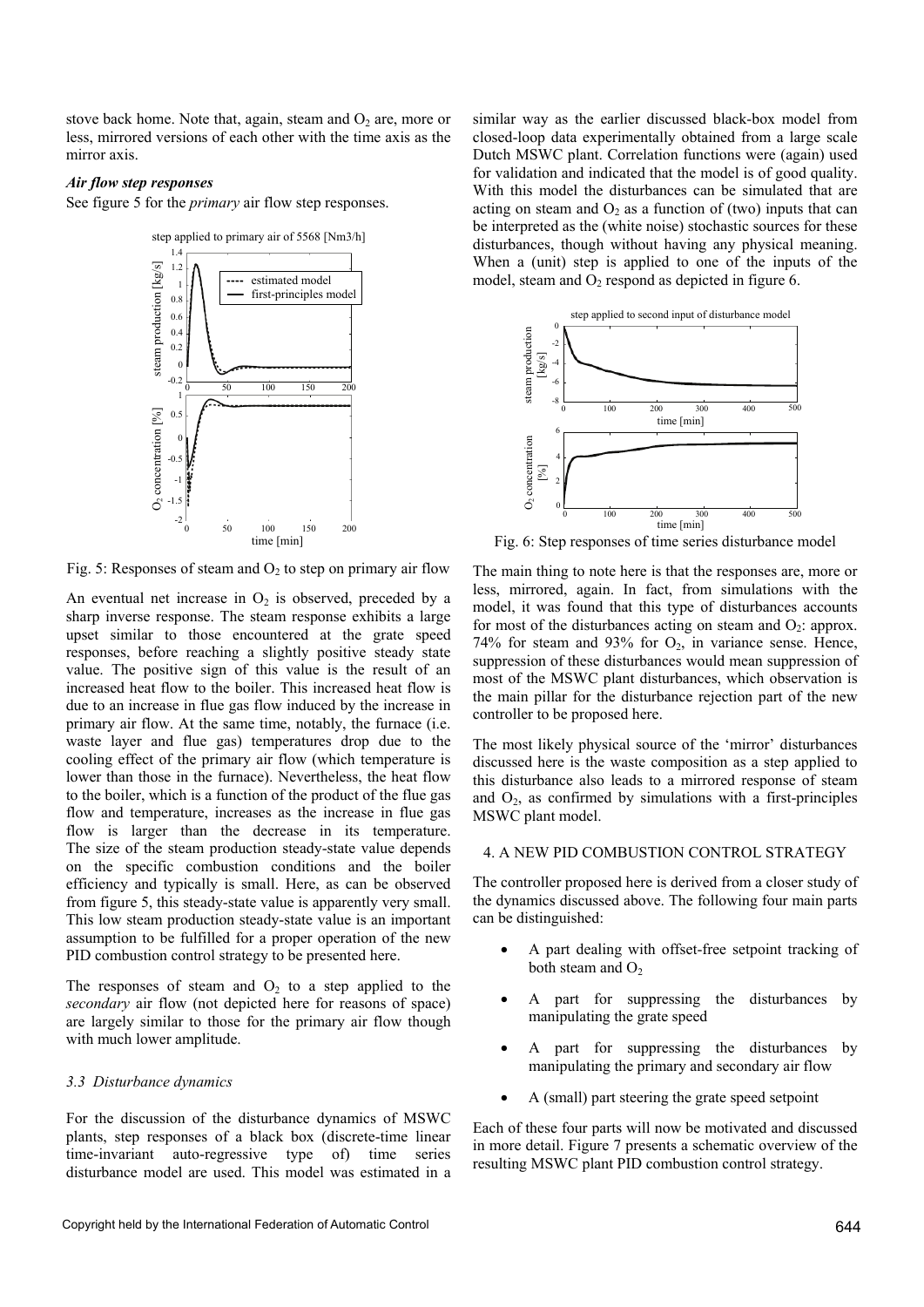

Fig. 7: The new PID combustion control strategy

#### *Offset-free setpoint tracking of steam and O2*

From the step responses of the steam production given above, see figures 3 - 5, one can deduce that only the ram speed has a large static effect on this CV. This implies that the ram speed is effectively the only candidate for steering steam to its setpoint, whereas the usage of other MVs for that purpose leads to excessively large MV amplitudes. To obtain offsetfree setpoint tracking for steam, a PI controller is proposed to connect, on the one hand, the error between steam and its setpoint and, on the other hand, the ram speed. The integral action in this steam-ram speed control loop ensures offsetfree control of the steam production. Note that the PI controller cannot be tuned too tight when a significant inverse response is present in the ram speed-steam transfer function, as this introduces undesired oscillations. Compensating for this inverse response will lead to a loss in control performance in the sense of a slower closed-loop response for this control loop. This loss will, however, not be too severe as the closed-loop response is slow anyway due to the slow dynamics involved in the ram speed–steam transfer function.

When using only this PI steam-ram speed control loop,  $O_2$ cannot be steered independently to its setpoint. Rather, its steady-state value depends on the steady-state value for the ram speed determined by this loop. In order to also obtain offset-free control of  $O_2$ , one needs to use one or more additional MVs that have a significant static influence on this CV. From the step responses discussed above, see figures 4 and 5, one can see immediately that this leaves only the two air flows as candidate MVs as the grate speed -  $O_2$  transfer function, see figure 4, has a zero static gain. Note that a control loop containing these MVs would hardly interfere with the already discussed steam - ram speed control loop because of the low static gains of these MVs towards steam. The proposed  $O_2$  – air flows control loop(s) can be implemented by means of one PI controller acting on the error between measured  $O_2$  and its setpoint to steer the air flows according to some user-defined distribution.

#### *Disturbance rejection via the grate speed*

At the discussion of the MSWC plant disturbance dynamics it was observed that the major part of the disturbances acting on steam and  $O_2$  are of the 'mirror' type. It was also observed that these CVs respond 'in a mirror way' to manipulation of the grate speed. See figure 4. Because of this, the grate speed MV is a good candidate for simultaneously rejecting this type of disturbances in both CVs. More specific, it is an ideal MV for the reduction of the middle and higher frequency 'mirror' disturbances due to the small effect this MV has in the low frequency range. The grate speed control loop proposed here may be implemented either using the error between steam and its setpoint or between  $O_2$  and its setpoint to steer, via some PD action, the grate speed. The choice for the  $O_2$  error has the advantage of allowing the suppression of the highest frequency disturbances. This is due to the disturbances acting on  $O_2$  having a larger bandwidth than those on steam, which can be subscribed to the low pass filtering effect of the boiler dynamics on the steam signal. However, one may also choose to suppress these highest frequency disturbances by means of the air flows disturbance rejection loop to be discussed below. Here, arbitrarily, the  $O<sub>2</sub>$  error has been chosen for the grate speed disturbance rejection loop and the steam error has been chosen for the air flows disturbance rejection loop.

#### *Steering the setpoint of the grate speed*

As the grate speed has no static effect on steam and  $O_2$ , the control loop for disturbance rejection via this MV discussed just above also has no static effect on these CVs. As a result, the setpoint of the grate speed is an extra degree of freedom that can be used to control, in a static or low frequency manner, the combustion process in another way than via steam and  $O_2$ , e.g. to keep the fire properly positioned on the grate. This may be done manually or automatically, e.g. through a camera monitoring the waste on the grate.

#### *Disturbance rejection via the air flows*

With the grate speed disturbance rejection control loop one is already able to obtain a significant disturbance rejection. The sole usage of this control loop may lead, though, to an unacceptably large variation in the grate speed. A solution to that is to also use the air flows for disturbance rejection. In that way, the energy in the MVs resulting from disturbance rejection may be spread over both the grate speed and the air flows, thereby reducing the variation in the first of these MVs. One particular way of implementing the air flows disturbance rejection control loops is by using a PDcontroller in combination with loop shaping. The idea here is to shape, via (pre-)filters, the transfer functions from the primary and secondary air flow towards steam and  $O<sub>2</sub>$  such that, when given the same MV input, the resulting responses of steam and  $O_2$  are, as much as possible, mirrored with respect to each other. See figure 8 for an example result.



Fig. 8: An example result of loop shaping: 'mirrored' CV responses to same step applied to pre-filtered air flow inputs